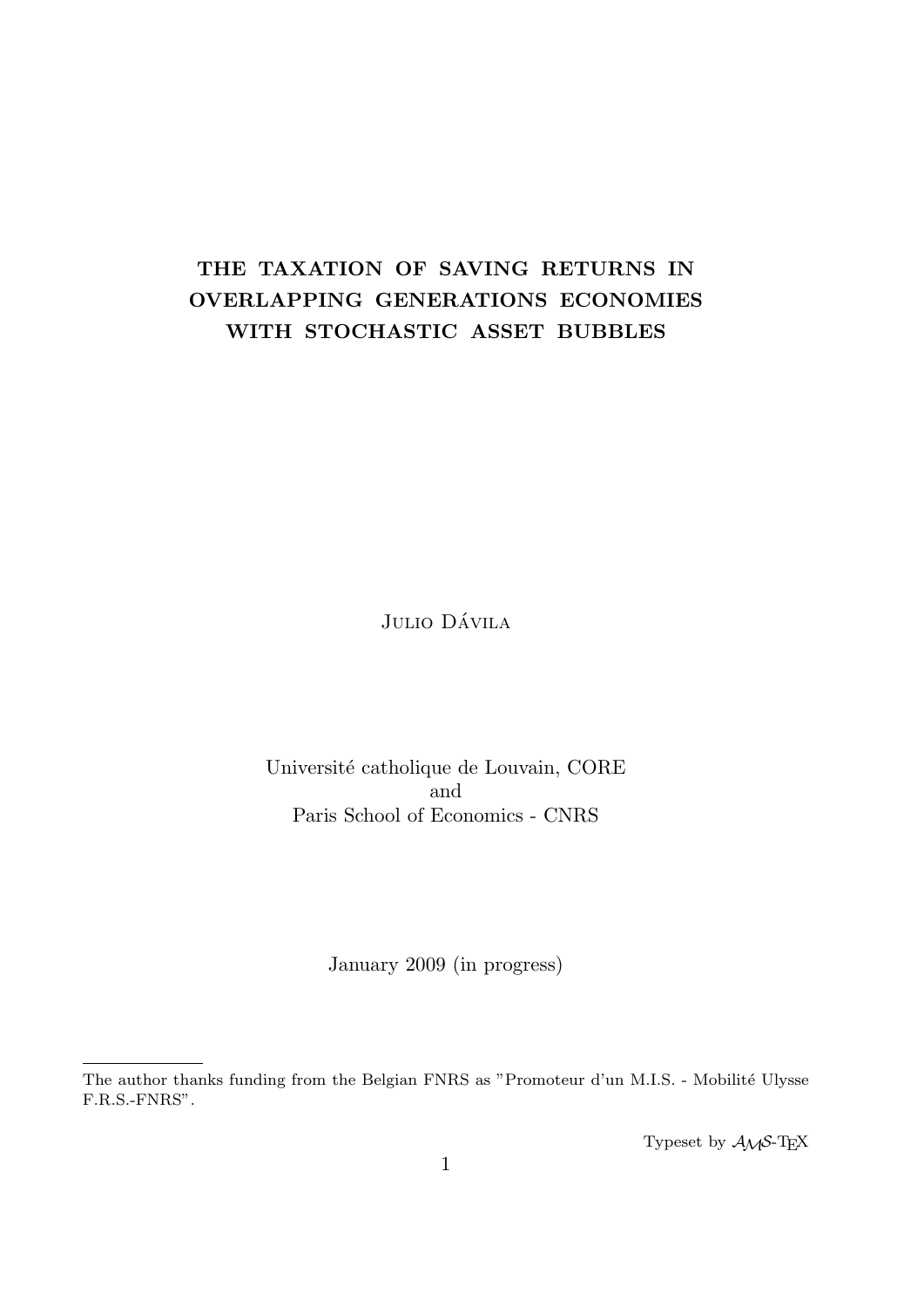Abstract. In the standard simple overlapping generations model with production (Diamond (1965)), the steady state competitive equilibrium level of capital under laissez-faire does not typically maximize the net production if the agents can save only in terms of capital. In particular, whenever the steady state competitive equilibrium level of capital is too high, net production and consumption can be increased withdrawing resources from the production process by means of a mechanism —such as fiat money as in Tirole (1985), or a rolled-over public debt as in Diamond (1965) allowing to transfer savings from the young to the contemporaneous old in order to be consumed. Any such mechanism is essentially based on the agents' certainty that their future claims obtained in exchange of their participation in the mechanism will be honored (by the next generation, by the government,...), i.e. that such claims will have some value. Nevertheless, the actual decentralization of the best possible steady state as a competitive equilibrium by means of, say, fiat money is undermined by the fact that, at that steady state, the agents' demand for money is indeterminate when this same money is known to be valued for sure next period, since then the return to this alternative channel of savings has to be equal to the return to capital at the steady state. Nevertheless, this indeterminacy disappears as soon as there is some chance (no matter how small) that the money (or debt) being offered may be repudiated next period. Weil (1987) showed that competitive equilibria in which money may lose its value (stochastic bubbles) do exist as long as the probability of this happening is small enough. In this paper I show (i) firstly, that the best steady state attainable by means of such "risky" money is not a competitive outcome under laissez-faire; and (ii) secondly, that this best steady state with "risky" money is nonetheless attainable as a competitive outcome if returns to capital savings (but not returns to monetary savings) are taxed adequately and the amount raised returned to the same agents as a lump-sum transfer.

## 1. INTRODUCTION

One of the two main paradigms to address the problem of the intertemporal allocation of resources is the representative agent overlapping generations economy with production considered in Diamond  $(1965).<sup>1</sup>$  In that economy the agents' only endowment is their ability to work when young, and output can be reproduced each period using the labor they supply and the share of previously produced output that has not yet been consumed, i.e. the aggregate level of capital. In such a set-up the best possible steady state  $\rightarrow$ i.e. the steady state that maximizes the utility of the representative agent<sup>2</sup>— requires, first, that the aggregate level of capital be such that the net output is maximized and, second, that this net production is split between young and old agents in such a way that the marginal rate of substitution

<sup>&</sup>lt;sup>1</sup>The other being the neoclassical growth model with endogenous savings of Ramsey (1928). <sup>2</sup>Also known as the golden rule.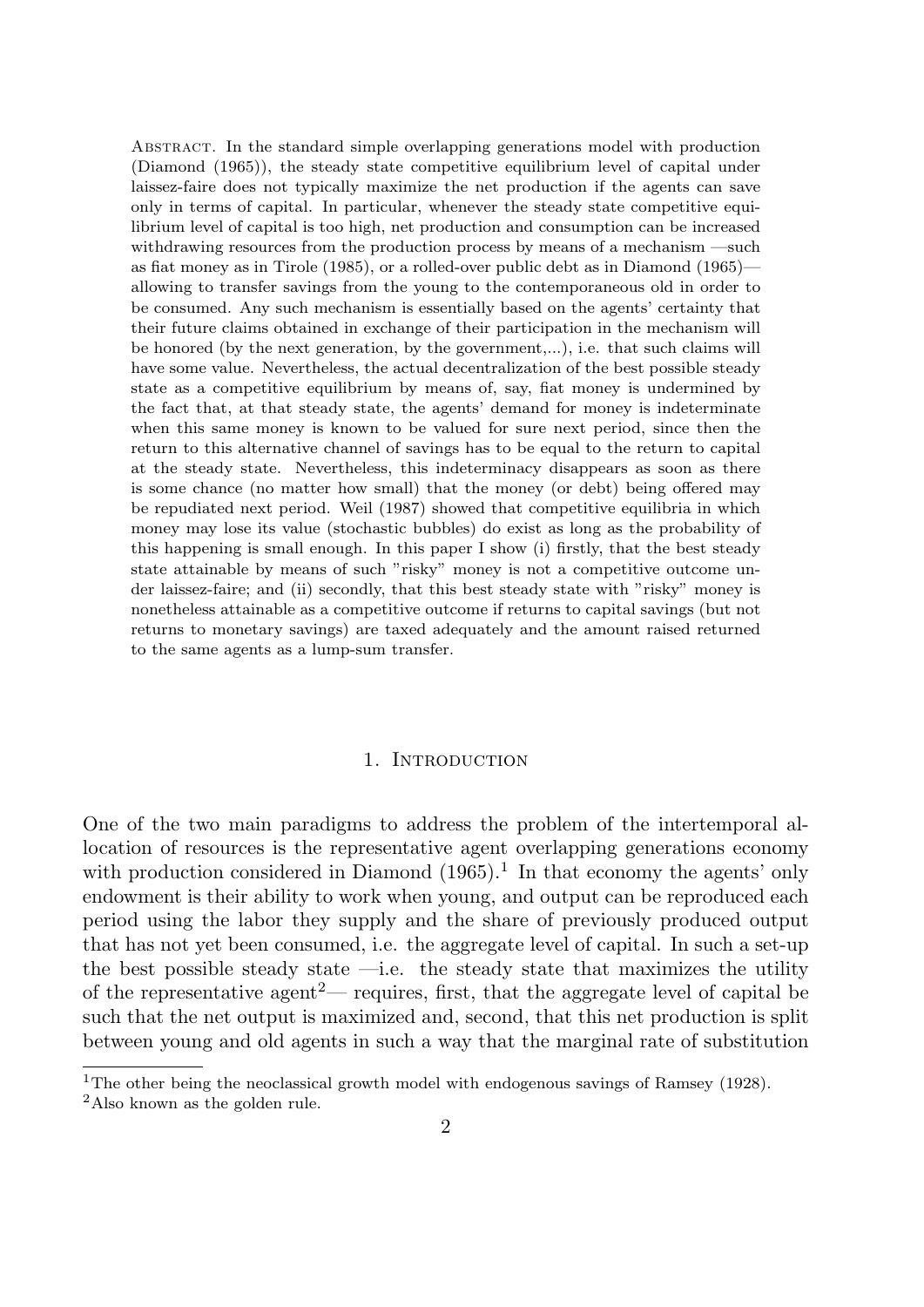between consumptions when young and old equals the rate at which consumption can be redistributed from young to old at any given period. These two conditions amount to make both the marginal rate of substitution between present and future consumption and the marginal productivity of capital equal to the factor by which the population grows each period. Typically, $3$  this requires not to remunerate the factors of production by their marginal productivities or, alternatively, to make intergenerational redistributions of income, should the factors be remunerated this way.

Any of the two ways mentioned above to implement the best steady state is clearly at odds with what characterizes a laissez-faire competitive equilibrium, since the latter both remunerates the factors by their marginal productivities and does not allow for any kind of redistribution of income. It has been shown nonetheless that if the agents are allowed to save part of their labor income in terms of an intrinsically worthless asset (a bubble, in Tirole  $(1985)$  terms)<sup>4</sup> that every agent holds for certain will not lose value completely next period, then there is a specific portfolio of money and capital that —if chosen by the agents for their savings— allows to attain the first-best steady state as a competitive equilibrium. It turns out, nonetheless, that this last if is a too big if.

In effect, whenever too much capital is saved at the competitive equilibrium steady state with only capital to save, the first-best steady state would require to hold strictly positive amounts of both money (or debt) and capital. Therefore, in the absence of uncertainty both assets must have the same return at the steady state, so that the agents must necessarily be completely indifferent about the composition of their savings portfolio. In other words, the agents' choice of the composition of their savings portfolio is completely indetermined at the first-best steady state. Thus, although there exists indeed a way to support the best steady state using money to place some of the agents' savings, nothing in the model explains why the agents would actually choose to place their savings precisely the way that allows to do so.<sup>5</sup> Note that this indeterminacy is not of the same nature than, say, that of the production plan at equilibrium of a firm with a constant returns to scale technology. In effect, in that case it is widely assumed that production just adjusts to a demand

<sup>3</sup>That is to say, except for the knife-edge case in which the net output maximizing steady state level of capital has a marginal productivity equal to the ratio of consumption when old over capital. <sup>4</sup>E.g. fiat money or public debt that is rolled-over every period (as with the internal debt in Diamond (1965)).

<sup>&</sup>lt;sup>5</sup>That the modeler knows this to be the right thing to do does not seem to be a very compelling argument.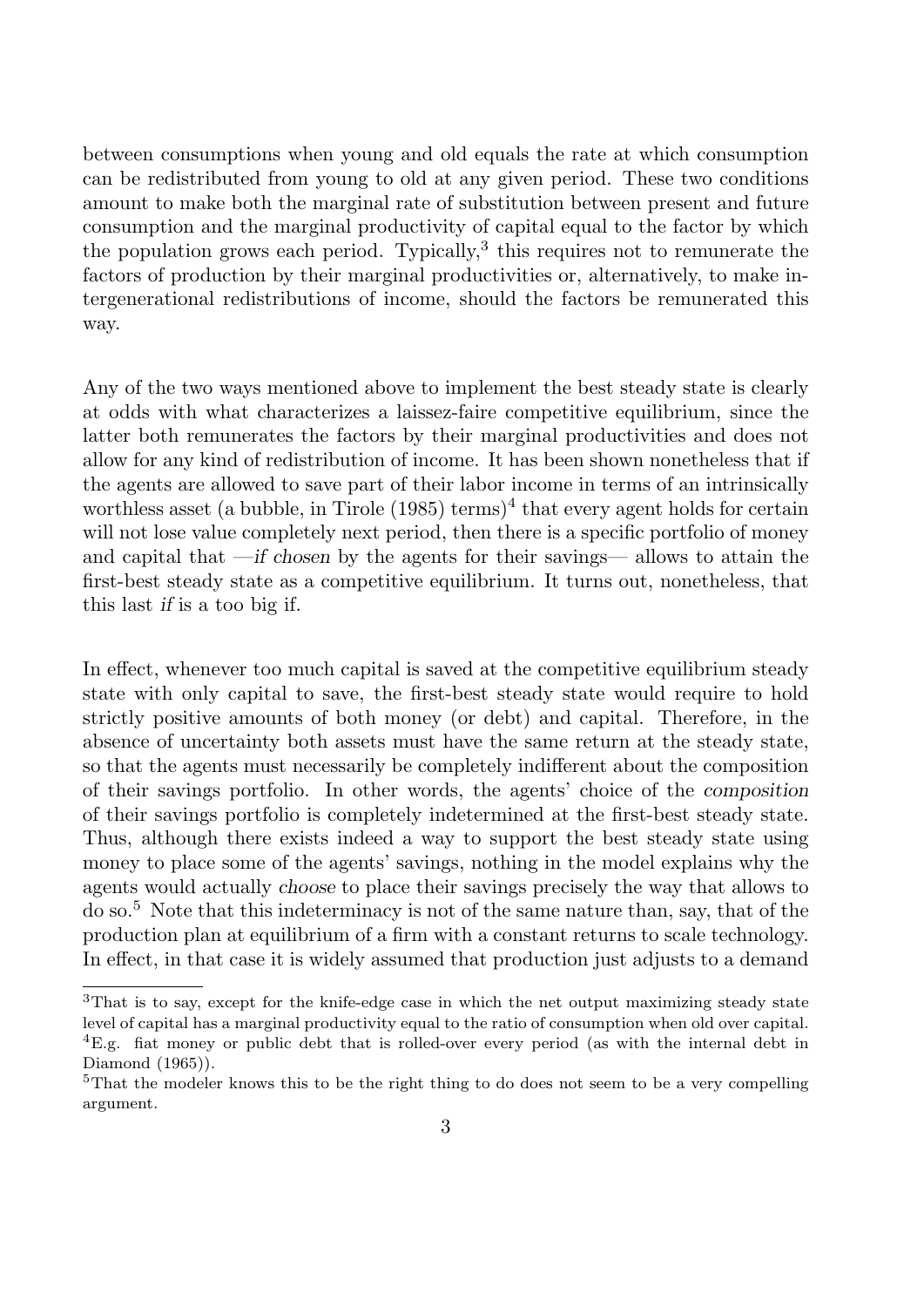that is well determined by prices. Nevertheless, in the case of the savings portfolio choice at the first-best steady state, on the two sides of the money market sits the same representative agent, and both face then the same indeterminacy. As a result, there is no well-determined other side of the market here that is able to anchor an indeterminate side. This points to the existence of an element, missing from the model, that would explain why the agents would choose to save exactly the right amounts of capital and money that allow to put the economy on the best possible steady state. Let us then take one step back to think about how money<sup>6</sup> is supposed to support the best steady state in the model of Diamond (1965).

In a competitive equilibrium without money or any other equivalent mechanism of intergenerational transfers, the agents may end up dumping with their saving decisions too much output in the form of capital into the production process, compared to the level that maximizes net production. In order to convince them to withdraw part of these resources from the production process and devote them instead to increase the consumption of their parents,<sup>7</sup> they need to be reassured that they would be treated in the same way by the next generation. That is to say, they must believe that some mechanism in place that allows today to make intergenerational transfers of resources will still be there tomorrow when their turn comes to receive from it, instead of contributing to it.<sup>8</sup> Be this mechanism fiat money, rolled-over public debt or a pay-as-you-go pensions system (promises, promises...), the essential element to make any such social contrivance to be accepted is trust. Now, whenever you trust a promise you run the risk of being abused. Indeed, although fortunately not everyday (but no doubt every now and then yes), states do dissolve, wars are waged, revolutions topple governments, and as a result public debts of previous governments are repudiated, money issued by former regimes becomes worthless, and pension claims are not honoured. Financial crises in which banking and credit institutions disappear do happen and claimants lose their savings as a result. And, nevertheless, some trust is put recurrently on similar promises, institutions or social contracts almost immediately after such crises take place.

Thus it seems to be inherent to intergenerational financial arrangements based on

 ${}^{6}$ Or public debt, or a pay as you go pensions system.

<sup>7</sup>Which, incidentally, increases the marginal productivity of capital and hence the return to their own savings to an extent that offsets their lower level of savings.

<sup>&</sup>lt;sup>8</sup>If no intergenerational transfers mechanism is in place, the competitive equilibrium steady state is also inefficient with respect to the best allocation that could be attained using the existing markets of capital and labor. An adequate policy of taxes and transfers allows to implement nevertheless this second best (see Dávila  $(2008)$ ).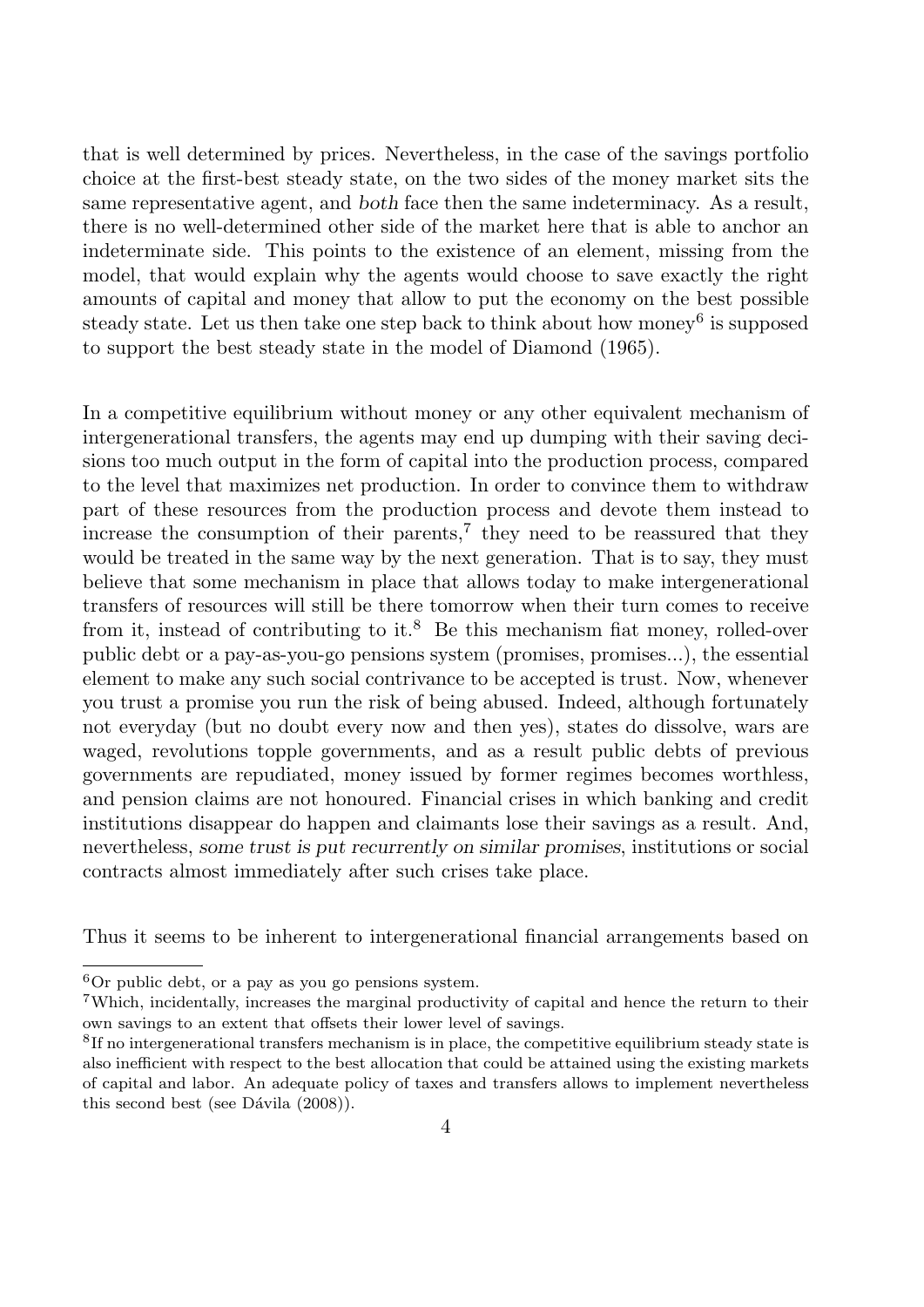trust that there is some probability, no matter how small, that they collapse, only to be restarted little after. Interestingly enough, it is taking into account the possibility of such a collapse (i.e. the possibility of money being repudiated by the next generation, for instance) what suffices to pin down the agents' choice of portfolio at any equilibrium. In particular, Weil (1989) established conditions for the existence of competitive equilibria in a Diamond (1965) economy in which money risks losing value at any time, and the result was that existence obtained as long as this risk was small enough.<sup>9</sup>

As when the money is assumed to be valued for sure, one can consider which is the best steady state that can be implemented thanks to the possibility of saving in such a "risky" money, on top of in terms of capital. Of course, it will depend on the specific probability of money losing value, and as first approach I will consider that probability to be exogenously determined, as in Weil (1989). For instance, if the probability of money losing value is 1 the economy ends up in the usual Diamond (1965) nonmonetary steady state. If, on the contrary, this probability is 0 then the golden rule steady state is the outcome —if the indeterminacy of the representative agent's savings porfolio choice (as opossed to its composition) appearing in that case is, as usual, overlooked. Thus I characterize below the best steady state that "risky" money can buy for an arbitrary probability of money losing value. That steady state turns out, unfortunately, not to be a competitive outcome under laissez-faire. In other words, free markets are unable to reach the best steady state allocation of resources implementable through an intergenerational transfers mechanism whenever (quite realistically) the latter may collapse at some point, no matter how small is this risk. That is bad news. The good news is that that same best steady state can nonetheless be attained as a competitive outcome under a well-defined policy of taxes and transfers. In the case in which the laissezfaire steady state competitive equilibrium over-accumulates capital with respect to the best steady state, this fiscal policy consists of (i) taxing linearly the returns to capital, (ii) making second period lump-sum transfers, and (iii) not taxing returns on monetary savings.

In case it seems awkward that the implementation of the best steady state when money risks losing value may require the taxation of productive savings and not of unproductive ones, let us recall that the inefficiency comes, to begin with, from the

<sup>&</sup>lt;sup>9</sup>In Weil (1989) the economy was supposed to revert to a non-monetary equilibrium once the bubble had burst, which eventually happened with probability 1. As a mater of fact, this is inessential since the equilibrium conditions remain the same if new money is supposed to be issued at no cost right after the dismissal of the worthless money.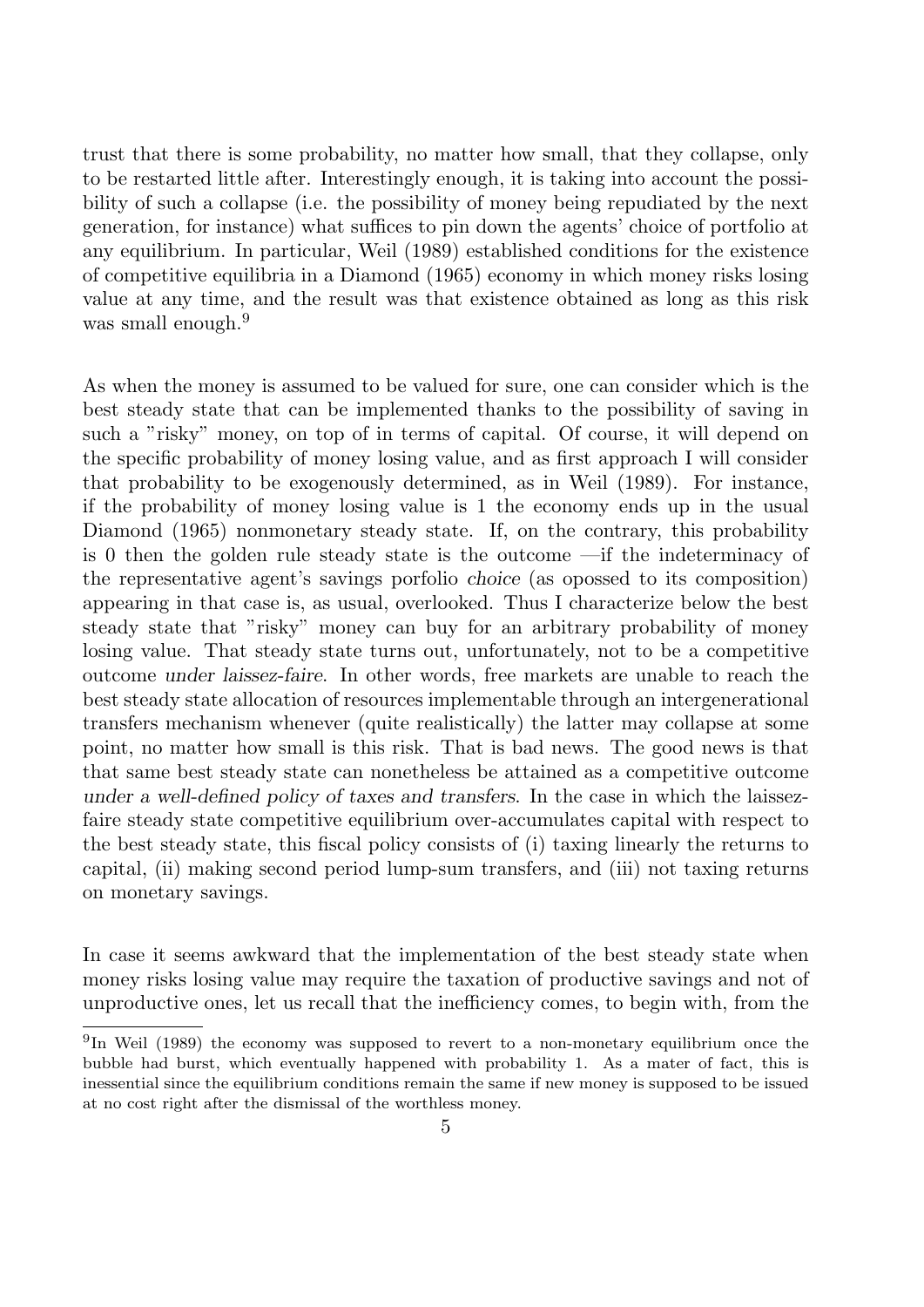dumping of too many resources into the productive process in the form of capital, and hence the need to disincentive such savings. At the same time, unproductive monetary savings work instead in the direction of unclogging the production process in this case, from which the need not to disincentive follows. This result may challenge the widespread view that values only productive investments above speculative ones, and hence provide some food for thought about what is the real role of each kind of investments.

The rest of the paper is structured as follows. Section 2 provides, mainly to fix notation and for the sake of completeness, the well-known characterization of the first-best steady state of the Diamond (1965) overlapping generations economy with production. It is also shown there that the first-best steady state is not a competitive equilibrium outcome under laissez-faire in the absence of any kind of intergenerational transfer mechanism. Section 3 introduces such a mechanism, namely the extreme case of a fiat money that is accepted by all generations with probability 1. I argue there that there is indeed an amount of monetary savings that would allow to implement the first-best steady state if chosen by the agents, but that the agents have no reasons for choosing it in a decentralized way. In Section 4 I depart from the assumption of money being always valued for sure allowing for the probability of it losing value completely to be positive at any time. In Section 5 I show that the newly obtained competitive steady state under laissez-faire is not the (second) best steady state that can be attained by means of this "risky" money. Finally, Section 6 establishes that this best steady state can be made into a competitive outcome with the adequate policy of taxes and transfers, which I characterize there.

#### 2. THE FIRST-BEST STEADY STATE OF THE DIAMOND (1965) OG ECONOMY

In the standard overlapping generations economy with production in Diamond (1965), each of the of 2-period-lived identical members of a population of overlapping generations (growing at a rate  $n > -1$ ) is endowed with l units of labor when young. They can produce consumption good —from which they derive a utility  $u(c)$ , discounted by  $0 < \beta < 1$  if consumed when old— out of labor and previously produced and not consumed good used as capital (that does not depreciate) by means of a constant returns technology  $F(K, L)$ . As it is well known, the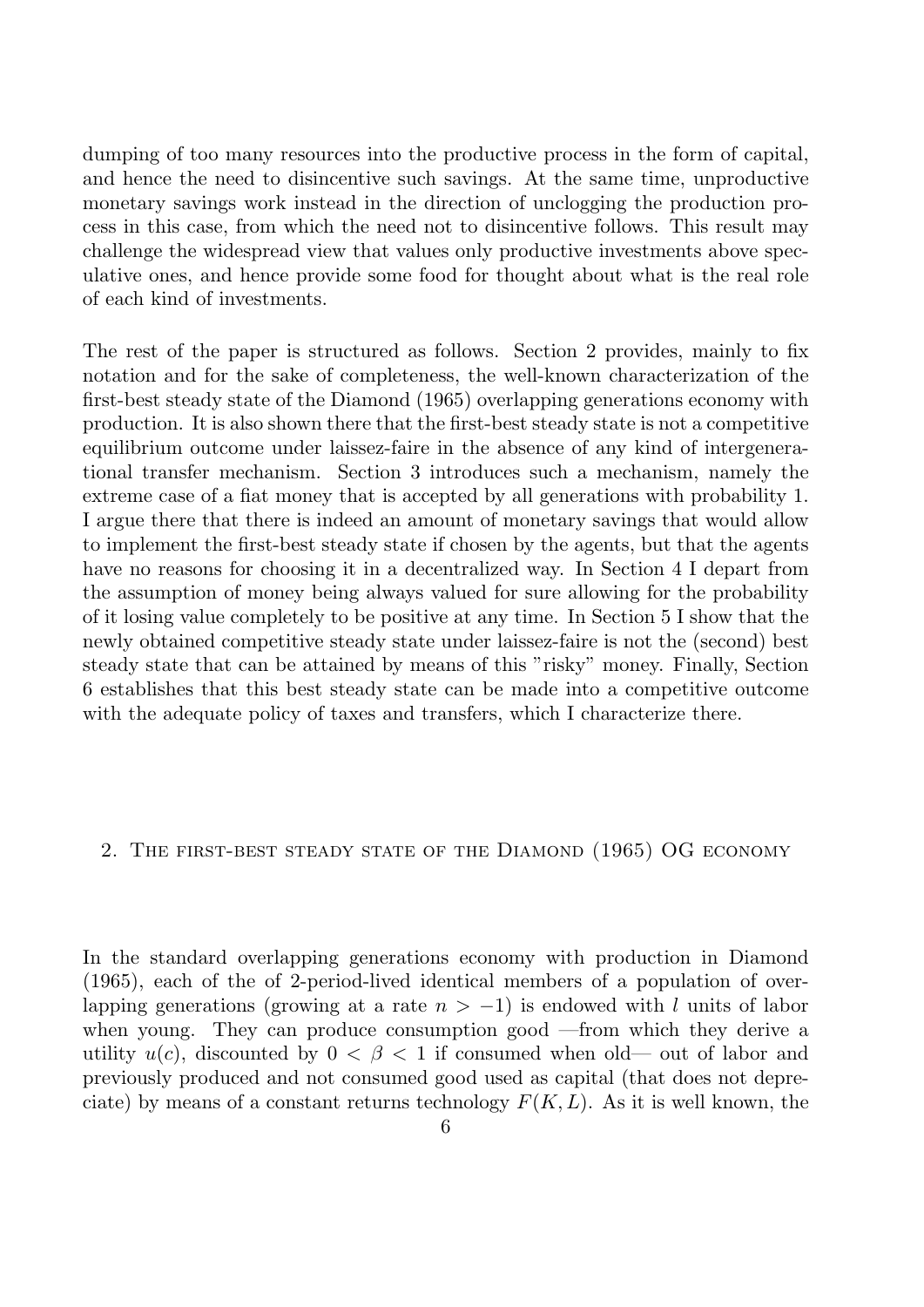highest utility all the agents can get at a steady state<sup>10</sup> follows from solving

$$
\max u(c_0) + \beta u(c_1)
$$
  

$$
c_0 + \frac{c_1}{1+n} + k = \frac{k}{1+n} + F(\frac{k}{1+n}, l)
$$
 (1)

whose solution  $(c_0^*)$  $\chi_0^*, c_1^*, k^*$  is characterized by the equations

$$
\frac{1}{\beta} \frac{u'(c_0^*)}{u'(c_1^*)} = 1 + n = 1 + F_K(\frac{k^*}{1+n}, l)
$$
\n(2)

$$
c_0^* + \frac{c_1^*}{1+n} + k^* = \frac{k^*}{1+n} + F(\frac{k^*}{1+n}, l). \tag{3}
$$

In effect, such an aggregate level of capital maximizes net output and the latter is distributed between young and old so that their marginal rate of substitution between consumption when young and consumption when old equals the rate at which they can be transformed into each other, i.e. the growth factor of the population.

Unfortunately, this first-best steady state cannot be attained in the absence of fiat money or another intergenerational transfers mechanism. In effect, if the agents can only save in terms of physical capital, they face the problem of deciding how much of the real income  $w_t$  (received from supplying inelastically his labour l at a real wage  $w_t$ ) to consume immediately,  $c_t^t$ , and how much to lend as capital (in exchange of a rental rate  $r_{t+1}$ ) for production next period,  $k^t$ , in order to consume the return  $(1 + r_{t+1})k^t$ , i.e.

$$
\max u(c_t^t) + \beta u(c_{t+1}^t)
$$
  
\n
$$
c_t^t + k^t = w_t l
$$
  
\n
$$
c_{t+1}^t = (1 + r_{t+1})k^t.
$$
\n(4)

given the real wage  $w_t$  and the return  $r_{t+1}$  to savings in terms of capital. Under standard assumptions about the utility function  $u$ , the representative agent's optimal choice is characterized by the equalization of the marginal rate of substitution between first and second period consumptions to the returns to savings and his budget constraints, i.e.

$$
\frac{1}{\beta} \frac{u'(w_t l - k^t)}{u'((1 + r_{t+1})k^t)} = 1 + r_{t+1}.
$$
\n(5)

 $10$ Such a steady state is known as the golden rule.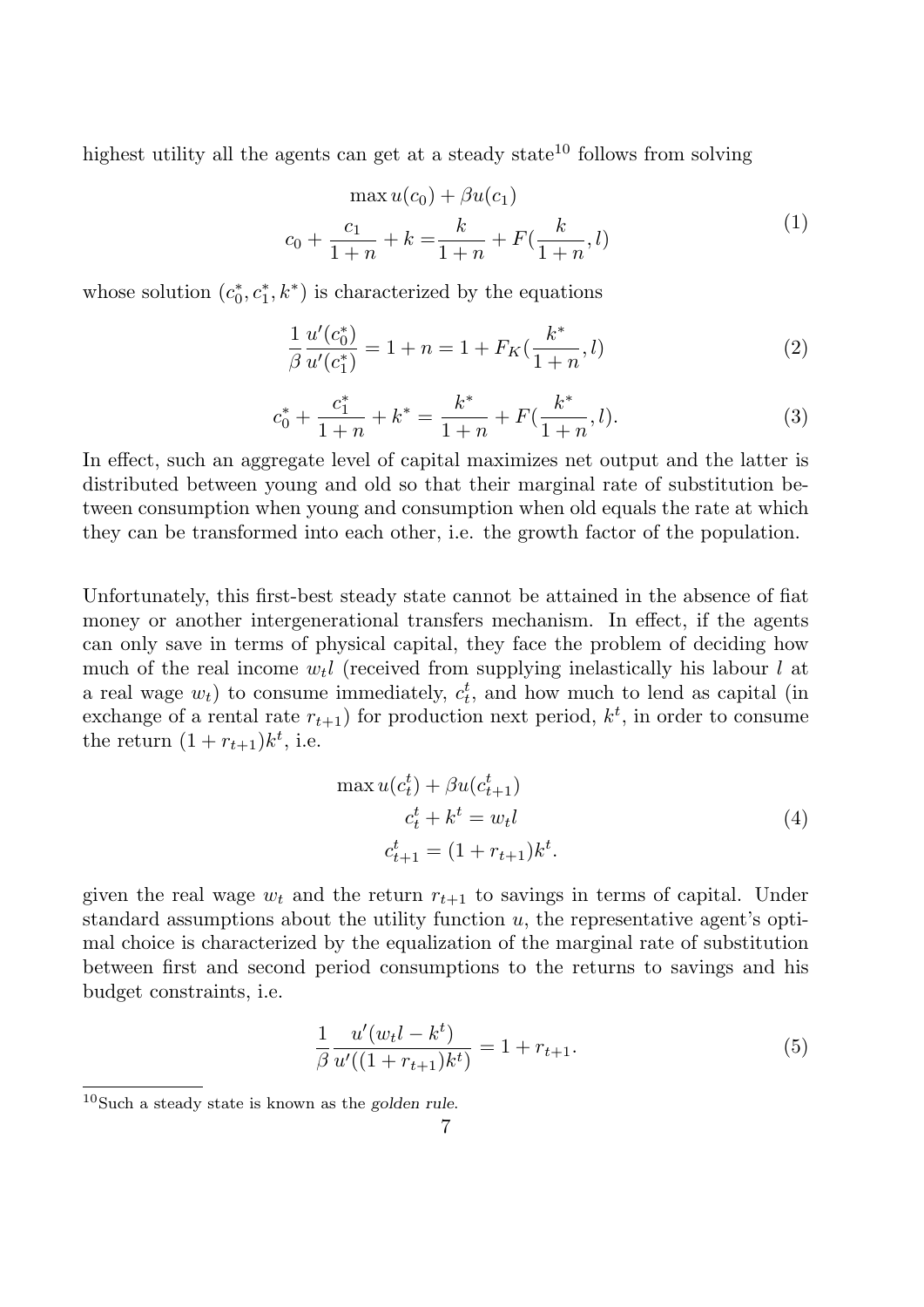Since at a competitive equilibrium the factors must be remunerated by their marginal productivities, i.e.

$$
r_{t+1} = F_K(\frac{k^t}{1+n}, l)
$$
  

$$
w_t = F_L(\frac{k^{t-1}}{1+n}, l)
$$
 (6)

then the competitive equilibrium saving dynamics is

$$
\frac{1}{\beta} \frac{u'(F_L(\frac{k^{t-1}}{1+n}, l)l - k^t)}{u'(F_K(\frac{k^t}{1+n}, l)k^t)} = 1 + F_K(\frac{k^t}{1+n}, l)
$$
\n(7)

and the steady state  $(c_0^c, c_1^c, k^c)$  is characterized by the conditions

$$
\frac{1}{\beta} \frac{u'(c_0^c)}{u'(c_1^c)} = 1 + F_K(\frac{k^c}{1+n}, l)
$$
\n(8)

$$
c_0^c + k^c = F_L(\frac{k^c}{1+n}, l)l
$$
  
\n
$$
c_1^c = (1 + F_K(\frac{k^c}{1+n}, l))k^c.
$$
\n(9)

Considering the conditions  $(2,3)$  and  $(8,9)$  it becomes clear that the competitive equilibrium steady state and the first-best steady state need not coincide. In effect, (2) implies (8) but not the other way around, and (9) implies (3) but not the other way around. They will coincide if, and only if,

$$
F_K(\frac{k^c}{1+n}, l) = n \tag{10}
$$

i.e. if capital has a marginal productivity exactly equal to the rate at which the population grows over periods —since then  $k^c$  satisfies also (2) and (3)— but this needs not be the case (and will typically not be so) in general. Notwithstanding, as it is well known also, the first-best steady state could be attained by means of the introduction of an intrinsically worthless asset that the agents would trade in exchange for good and in terms of which they would save as well. Quite another thing is whether they would choose to do so. We review this possibility in detail in the next section.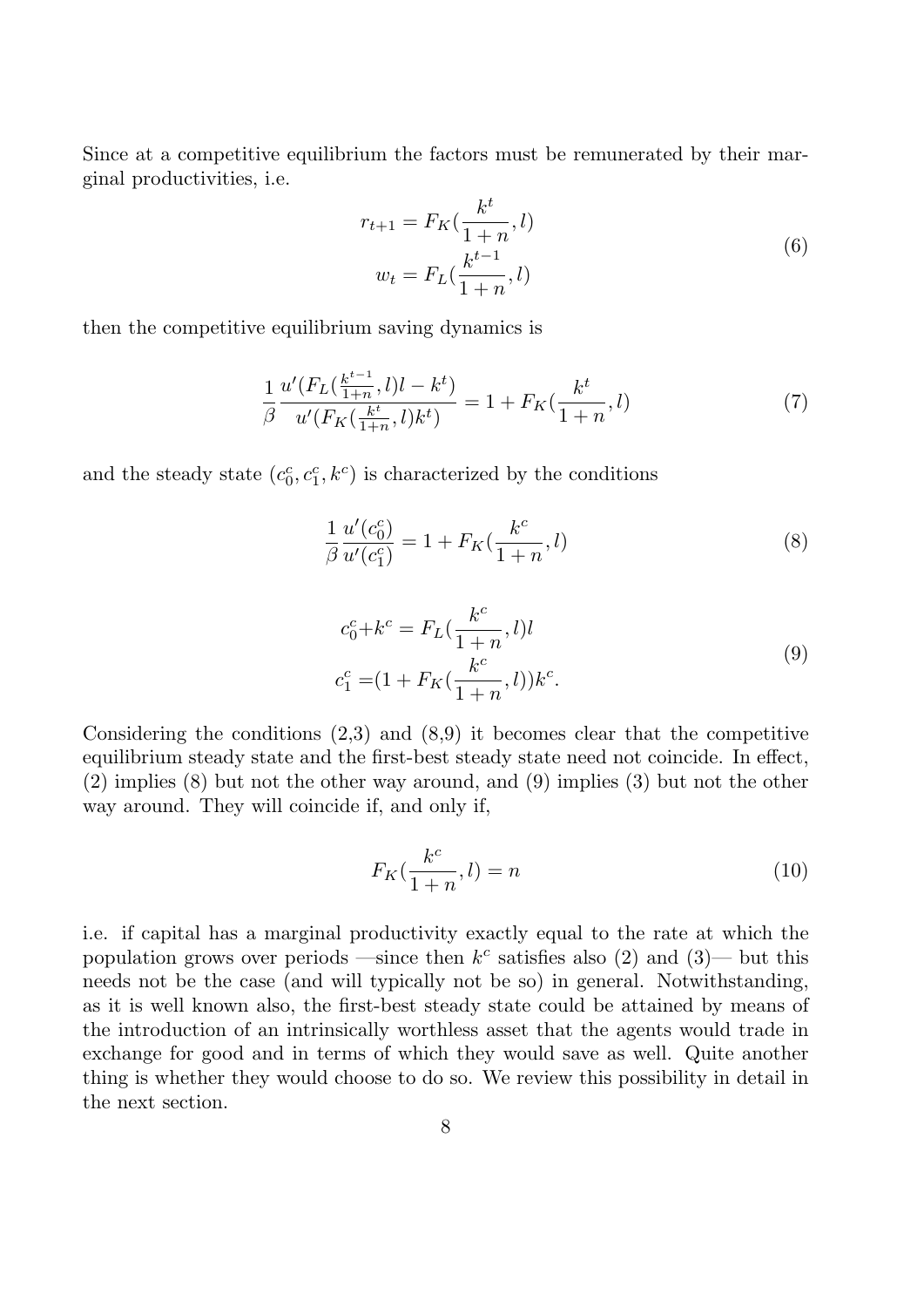#### 3. Introducing fiat money in the economy

Reconsider the problem faced by the representative agent of the overlapping generations economy with production in Diamond (1965) if he has the possibility of saving in terms of money, on top of in terms of capital. Thus, in order to save, the representative agent can lend as before a fraction  $k<sup>t</sup>$  of his non-consumed income to be used as capital for production next period, but he can also buy with a fraction of that income an amount  $M<sup>t</sup>$  of an intrisically worthless money at a real price  $\frac{1}{p_t}$ that can be resold at  $t + 1$  to the next young at a price  $\frac{1}{p_{t+1}}$ .<sup>11</sup> Capital savings deliver a return  $(1 + r_{t+1})k_{t+1}$  while monetary savings have a return  $\frac{p_t}{p_{t+1}}$ . The representative agent solves therefore the problem

$$
\max u(c_t^t) + v(c_{t+1}^t)
$$
  
\n
$$
c_t^t + k^t + \frac{1}{p_t} M^t = w_t l
$$
  
\n
$$
c_{t+1}^t = (1 + r_{t+1})k^t + \frac{1}{p_{t+1}} M^t.
$$
\n(11)

As we have seen above, if the economy is ever going to be at a competitive equilibrium whose allocation coincides with that of the first-best steady state, the equilibrium must be such that the agents choose to hold part of their savings in money (otherwise they would end up at the inefficient steady state competitive equilibrium determined by equations (8,9)). And they would also have to hold a positive amount of capital, specifically the one that follows from conditions (10). But an agent chooses to hold strictly positive amounts of money and capital only if both assets have the same return and this return is equal to the marginal rate of substitution between current and future consumption, that is to say

$$
\frac{p_t}{p_{t+1}} = \frac{1}{\beta} \frac{u'(w_t - k^t - \frac{1}{p_t} M^t)}{u'((1 + r_{t+1})k^t + \frac{p_t}{p_{t+1}} \frac{1}{p_t} M^t)} = 1 + r_{t+1}
$$
(12)

Moreover, at a steady state money must have a return rate equal to the rate of growth of the population. In effect, the equilibrium of the market for goods at every period t requires that

$$
c_t^t + \frac{c_t^{t-1}}{1+n} + k^t = \frac{k^{t-1}}{1+n} + F(\frac{k^{t-1}}{1+n}, l)
$$
\n(13)

<sup>&</sup>lt;sup>11</sup>Thus  $p_t$  is the monetary price of the only good.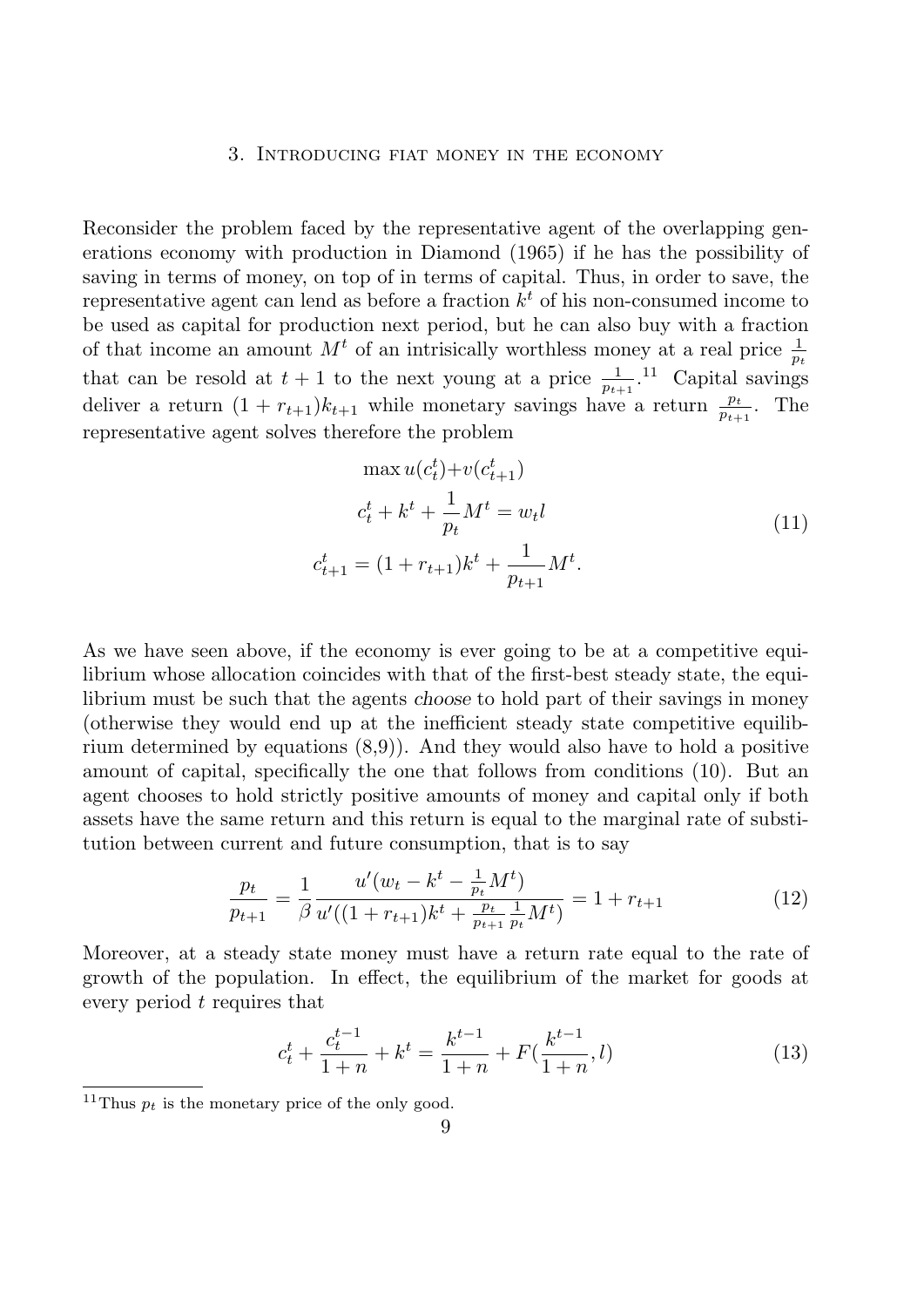that is to say, in terms of the agent's budget constraints,

$$
\left[w_t l - k^t - \frac{1}{p_t} M^t\right] + \frac{1}{1+n} \left[(1+r_t)k^{t-1} + \frac{1}{p_t} M^{t-1}\right] + k^t = \frac{k^{t-1}}{1+n} + F\left(\frac{k^{t-1}}{1+n}, l\right). \tag{14}
$$

But, from the homogeneity of degree 1 of the production function and the feasibility of any equilibrium allocation, the output level in the right-hand side cancels out with the remunerations to labor and capital in the left-hand side, so that necessarily

$$
\frac{M^{t-1}}{M^t} = 1 + n.\t\t(15)
$$

As a consequence, since at a steady state the real balances  $\frac{1}{p_t}M^t$  hold by each agent is a constant  $m$ , then necessarily

$$
\frac{p_t}{p_{t+1}} = 1 + n.\t\t(16)
$$

Therefore, at a competitive equilibrium steady state with money and capital, the savings in capital and real balances  $(k<sup>m</sup>, m)$  must satisfy

$$
1 + n = \frac{1}{\beta} \frac{u'(F_L(\frac{k^m}{1+n}, l)l - k^m - m)}{u'((1 + F_K(\frac{k^m}{1+n}, l))k^m + (1+n)m)} = 1 + F_K(\frac{k^m}{1+n}, l)
$$
(17)

or, equivalently,

$$
\frac{1}{\beta} \frac{u'(c_0^m)}{u'(c_1^m)} = 1 + n = 1 + F_K(\frac{k^m}{1+n}, l)
$$

$$
c_0^m = F_L(\frac{k^m}{1+n}, l)l - k^m - m
$$

$$
c_1^m = (1 + F_K(\frac{k^m}{1+n}, l))k^m + (1+n)m.
$$
 (18)

Therefore, the solution of the last system of equations is necessarily among the solutions to the equations characterizing the first-best steady state

$$
\frac{1}{\beta} \frac{u'(c_0)}{u'(c_1)} = 1 + n = 1 + F_K(\frac{k}{1+n}, l)
$$
  

$$
c_0 + \frac{c_1}{1+n} + k = \frac{k}{1+n} + F(\frac{k}{1+n}, l)
$$
 (19)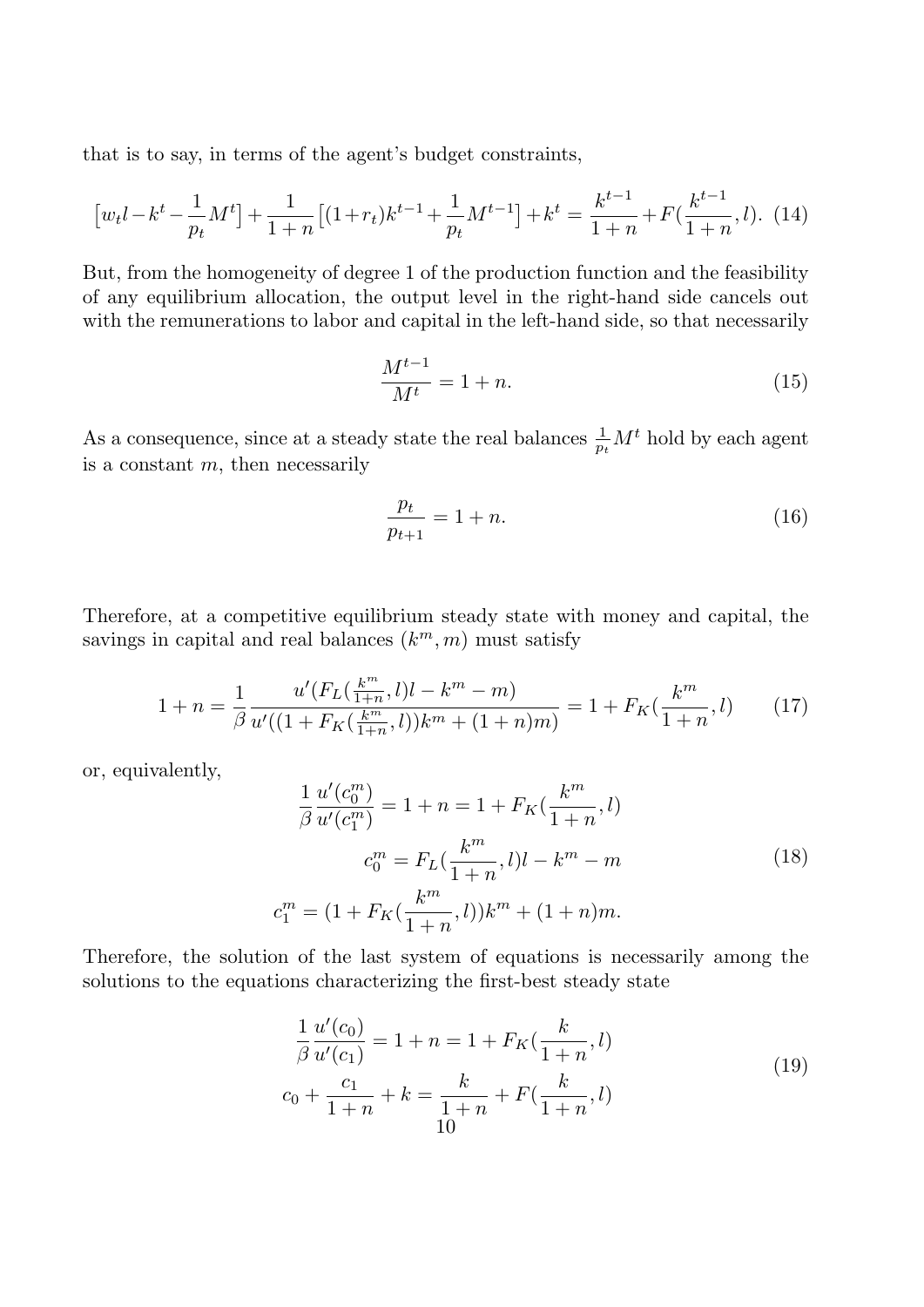so that whenever the solution to (19) is guaranteed to be unique the two steady states coincide.

Note nonetheless that, although in the system of equations (18) the amount of money (in real terms) supporting this steady state is determined along with the corresponding levels of consumption and capital, the agent's demand for money is not determined by his savings decision. As a matter of fact, the agents choice of the composition of the portfolio of money and capital in which to hold their savings is completely indetermined at the first-best steady state. In effect, whenever the two assets, money and capital, have the same returns, i.e.  $1 + r_{t+1} = \frac{p_t}{p_{t+1}}$  $\frac{p_t}{p_{t+1}},$  the agent's problem becomes

$$
\max u(c_t^t) + \beta u(c_{t+1}^t)
$$
  
\n
$$
c_t^t + [k^t + p_t M^t] = w_t
$$
  
\n
$$
c_{t+1}^t = (1 + r_{t+1})[k^t + p_t M^t]
$$
\n(20)

which determines the agent's overall level of savings  $k^t + p_t M^t$ , but not the specific shares of capital and money,  $k^t$  and  $p_t M^t$ , within that level of savings. Although looking at equation (18) it is clear that the amount of capital savings within this portfolio that support the first-best steady state must be such that its marginal productivity equals the rate of growth of the population, this does not follow from the representative agent's decision problem, but from the planner's. Therefore there is no reason for the agents to choose, in a decentralized way, precisely the savings portfolio that would allow them to attain the first-best steady state.

In the next section I consider the consequences of introducing,  $\hat{a}$  la Weil (1989), a probability of money becoming worthless at any period, i.e. the consequences of money being "risky" money. As it will become clear there, this solves the indeterminacy problem, so that stochastic bubbles can be shown to exist (see Weil (1989)). Nevertheless, the steady state supported by a stochastic bubble turns out not to be the best steady state implementable through the use of "risky" money. This (second) best steady state can however be attained as a competitive outcome under a fiscal policy to be detailed in Section 5 further below.

# 4. Laissez-faire competitive equilibria with "risky" money

Suppose now that in the Diamond (1965) economy money has a risky return: with some probability  $\pi$  the money bought by generation t will still have some value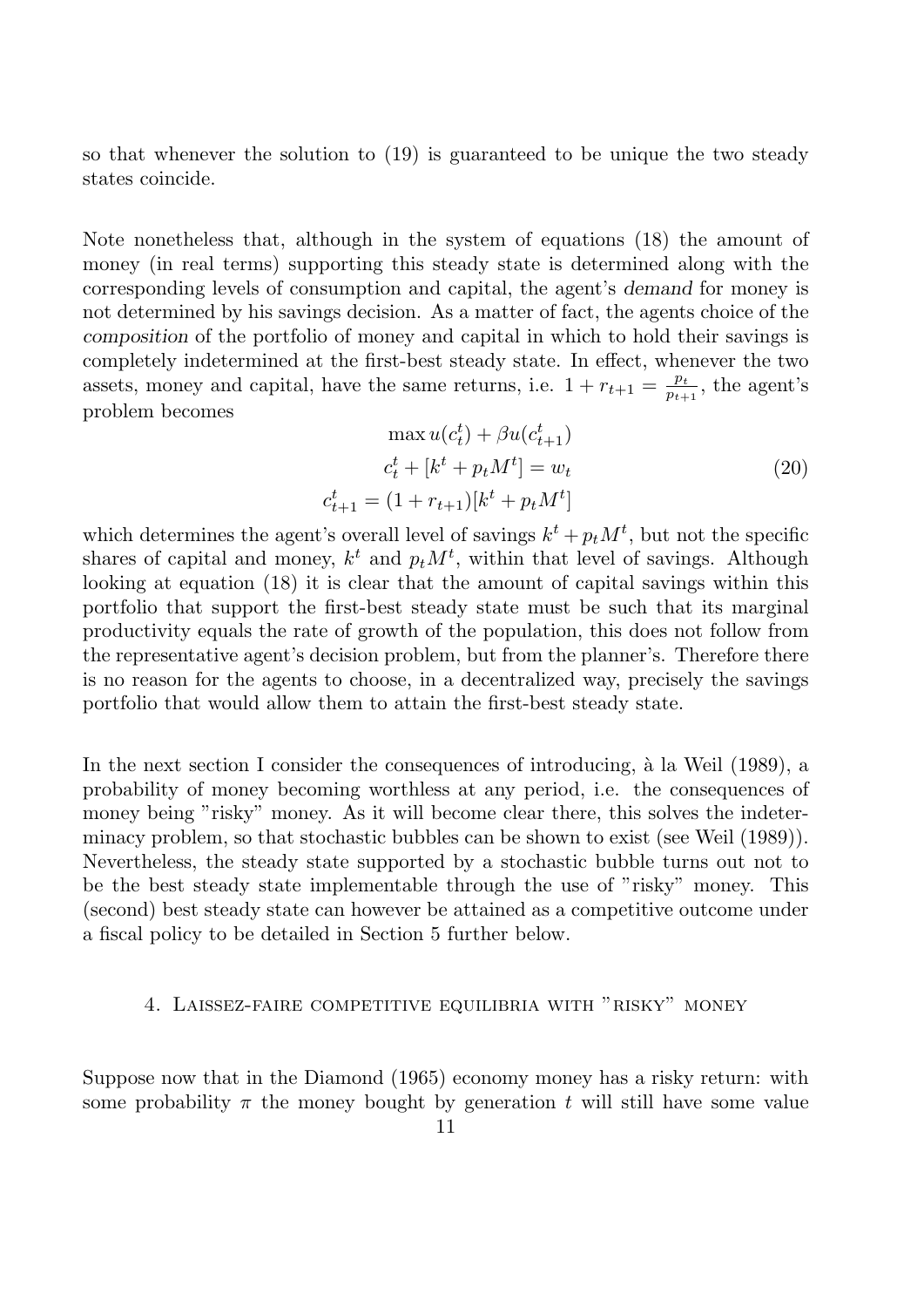at  $t + 1$  (i.e. generation  $t + 1$  will be willing to sell some of their real income in exchange for this money), and with some probability  $\tilde{\pi} = 1 - \pi$  this money will not be accepted by the next generation. Thus the representative agent's problem is

$$
\max u(c_t^t) + \frac{1}{\beta} \left[ \pi u(c_{t+1}^t) + \tilde{\pi} u(\tilde{c}_{t+1}^t) \right]
$$
  
\n
$$
c_t^t + k^t + \frac{1}{p_t} M^t = w_t l
$$
  
\n
$$
c_{t+1}^t = (1 + r_{t+1})k^t + \frac{1}{p_{t+1}} M^t
$$
  
\n
$$
\tilde{c}_{t+1}^t = (1 + r_{t+1})k^t.
$$
\n(21)

Once more under standard assumptions on  $u$ , the solution to this problem is characterized by the first order conditions

$$
\frac{1}{\beta} \frac{u'(w_t - k^t - \frac{1}{p_t} M^t)}{\pi u'((1 + r_{t+1})k^t + \frac{1}{p_{t+1}} M^t) + \tilde{\pi} u'((1 + r_{t+1})k^t)} = 1 + r_{t+1}
$$
\n(22)

$$
\frac{1}{\beta} \frac{u'(w_t - k^t - \frac{1}{p_t} M^t)}{\pi u'((1 + r_{t+1})k^t + \frac{1}{p_{t+1}} M^t)} = \frac{3_t}{p_{t+1}}.
$$
\n(25)

Note that the conditions above determine now not only the overall level of savings  $k^t + \frac{1}{n}$  $\frac{1}{p_t}M^t$  chosen by agent t, given  $w_t$ ,  $r_{t+1}$ , and  $\frac{p_t}{p_{t+1}}$ , but actually the very composition of the savings portfolio, i.e.  $k^t$  and  $\frac{1}{p_t}M^t$ . It follows from the conditions above that any equilibrium return to money (unproductive savings) has to be necessarily larger than that of capital (productive savings), that is to say

$$
1 + r_{t+1} \le \frac{p_t}{p_{t+1}} \tag{24}
$$

Moreover, if the population grows at a rate  $n > -1$ , then the condition that, as long as money does not lose completely its value,

$$
\frac{p_t}{p_{t+1}} = 1 + n \tag{25}
$$

follows, as before, from the feasibility of the competitive equilibrium steady state allocation.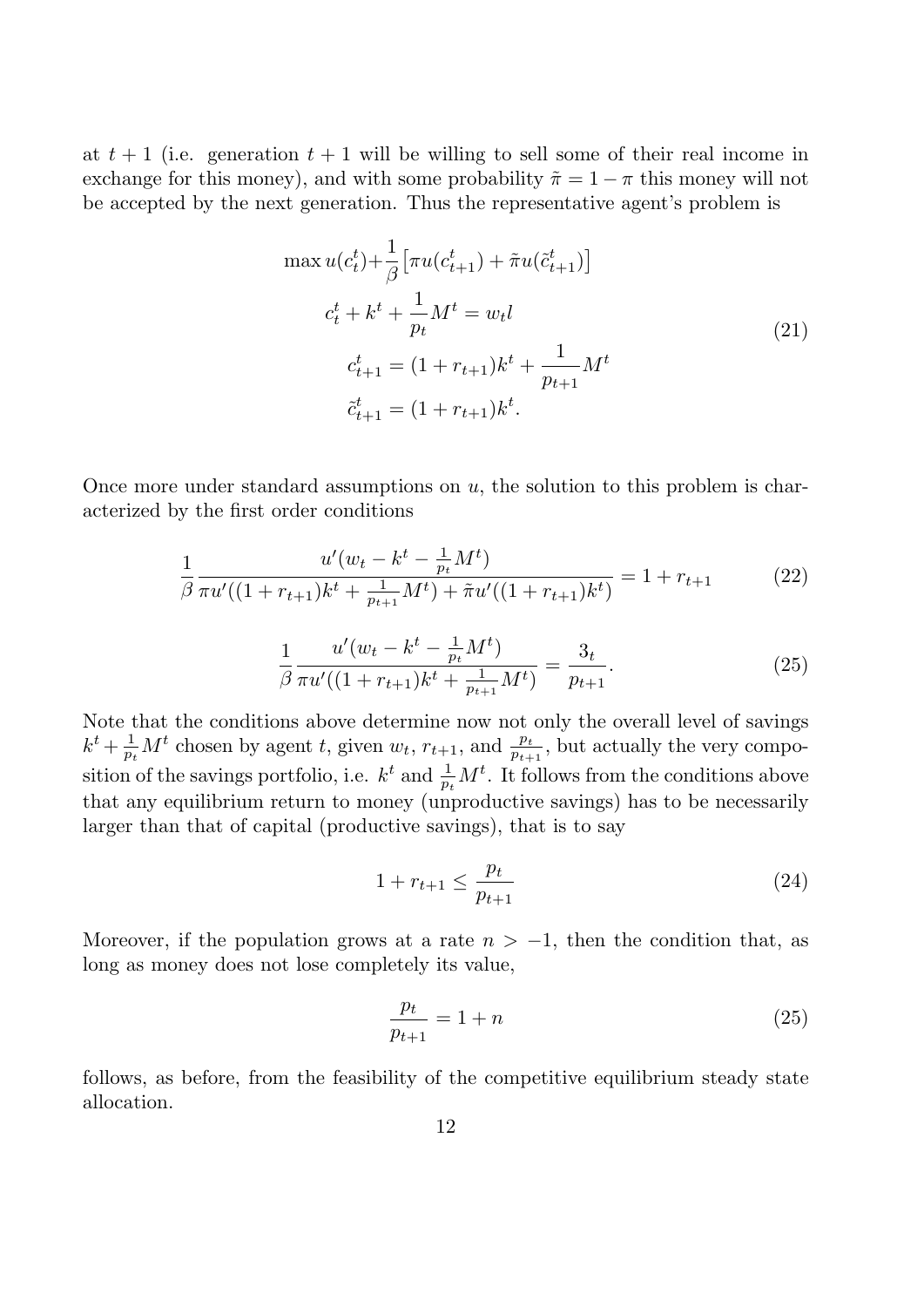The higher real return for monetary savings is a consequence of the fact that money is a riskier asset than capital in this setup, and hence it requires to bear a higher return for the agents to be willing to accept it at equilibrium.<sup>12</sup>

From the homogeneity of degree 1 of the production function it follows that, at equilibrium,

$$
r_{t+1} = F_K(\frac{k^t}{1+n}, l)
$$
  

$$
w_t = F_L(\frac{k^{t-1}}{1+n}, l)
$$
 (26)

at every period t, so that the competitive equilibrium per capital level of capital  $k<sup>t</sup>$ and monetary savings  $\frac{1}{p_t}M^t$  dynamics of this model with risky money is given by

$$
\frac{1}{\beta} \frac{u'(F_L(\frac{k^{t-1}}{1+n}, l) - k^t - \frac{1}{p_t} M^t)}{\pi u'((1 + F_K(\frac{k^t}{1+n}, l))k^t + \frac{1}{p_{t+1}} M^t) + \tilde{\pi} u'((1 + F_K(\frac{k^t}{1+n}, l))k^t)} = 1 + F_K(\frac{k^t}{1+n}, l)
$$
\n(27)

$$
\frac{1}{\beta} \frac{u'(F_L(\frac{k^{t-1}}{1+n}, l) - k^t - \frac{1}{p_t} M^t)}{\pi u'((1 + F_K(\frac{k^t}{1+n}, l))k^t + \frac{1}{p_{t+1}} M^t)} = \frac{p_t}{p_{t+1}}.\tag{328}
$$

and letting the steady state aggregate demand for real balances be

$$
\frac{1}{p_t}M^t = m \tag{29}
$$

then the steady state monetary and capital savings  $m$  and  $k$  are then characterized by the equations

$$
\frac{1}{\beta} \frac{u'(F_L(\frac{k}{1+n}, l) - k - m)}{\pi u'((1 + F_K(\frac{k}{1+n}, l))k + (1+n)m) + \tilde{\pi}u'((1 + F_K(\frac{k}{1+n}, l))k)} = 1 + F_K(\frac{k}{1+n}, l)
$$
\n(30)

$$
\frac{1}{\beta} \frac{u'(F_L(\frac{k}{1+n}, l) - k - m)}{\pi u'((1 + F_K(\frac{k}{1+n}, l))k + (1 + n)m)} = 1 + n
$$
\n(31)

<sup>&</sup>lt;sup>12</sup>Some may find it surprising, as the only productive investments here, at least directly, are those made in terms of capital. It is worth stressing, at any rate, that money (or for the same token public debt, pay-as-you-go pension systems, or any other intergenerational transfers mechanism) is an unproductive investment only in a strictly direct technological and physical sense, since by allowing to support higher levels of net output at equilibrium, it cannot be deemed socially unproductive, at least indirectly, if only because it allows to move towards the efficiency frontier. Social arrangements or institutions thus certainly matter.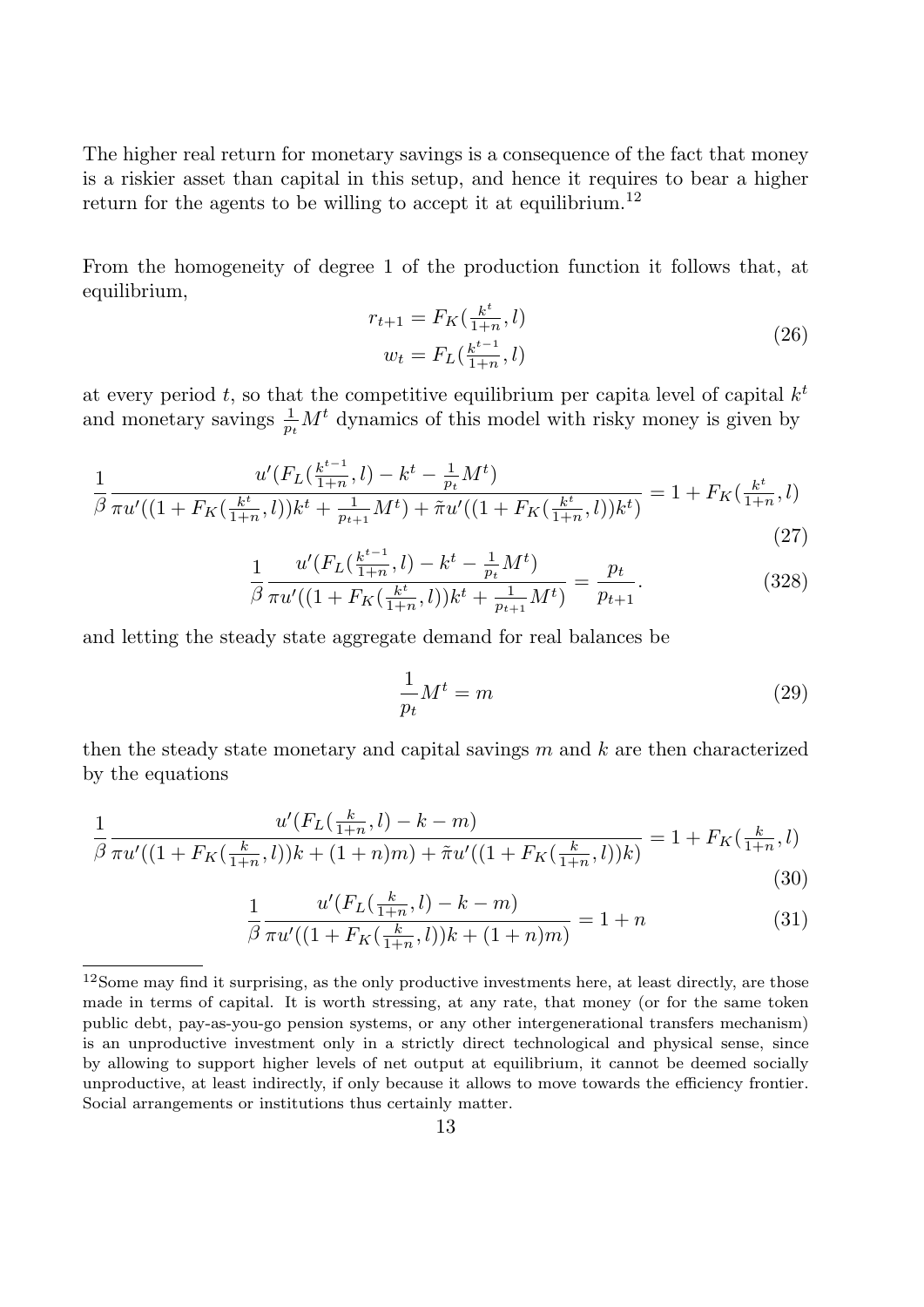Proposition 3 in Weil (1989) establishes that, if there is a unique steady state for the economy without bubble, i.e. a unique  $k$  solving

$$
\frac{1}{\beta} \frac{u'(F_L(\frac{k}{1+n}, l) - k)}{u'((1 + F_K(\frac{k}{1+n}, l))k)} = 1 + F_K(\frac{k}{1+n}, l)
$$
\n(32)

then there exist a steady state for the economy with a stochastic bubble, i.e. a  $(k, m)$  solution to equations (29,30) above, if, and only if,

$$
\pi > \frac{1 + F_K(\frac{\bar{k}}{1+n}, l)}{1+n} \tag{33}
$$

Note that, as a consequence, there cannot be such a steady state if  $\overline{k}$  is dynamically efficient, i.e. if

$$
1 + F_K(\frac{\bar{k}}{1+n}, l) \ge 1+n \tag{34}
$$

# 5. The best steady state that "risky" money can buy

If we consider the best steady state that the acceptance of this risky money allows to attain —i.e. the steady state maximizing the utility of the representative agent it would be characterized as a solution to

$$
\max u(c_0) + \frac{1}{\beta} \left[ \pi u(c_1) + \tilde{\pi} u(\tilde{c}_1) \right]
$$
  
\n
$$
c_0 + k + m = F_L(\frac{k}{1+n}, l)l
$$
  
\n
$$
c_1 = (1 + F_K(\frac{k}{1+n}, l))k + (1+n)m
$$
  
\n
$$
\tilde{c}_1 = (1 + F_K(\frac{k}{1+n}, l))k
$$
 (35)

Therefore, the best steady state attainable through the use of risky money is, whenever  $\pi, \tilde{\pi} \in (0, 1)$  and  $\pi + \tilde{\pi} = 1$ ,

$$
\frac{1}{\beta} \frac{u'(F_L(\frac{k}{1+n}, l)l - k - m)}{\pi u'((1 + F_K(\frac{k}{1+n}, l))k + (1+n)m) + \tilde{\pi}u'((1 + F_K(\frac{k}{1+n}, l))k)} \\
= (1+n) \frac{1 + F_K(\frac{k}{1+n}, l) + F_{KK}(\frac{k}{1+n}, l)\frac{k}{1+n}}{1 + n + F_{KK}(\frac{k}{1+n}, l)\frac{k}{1+n}}\n\tag{36}
$$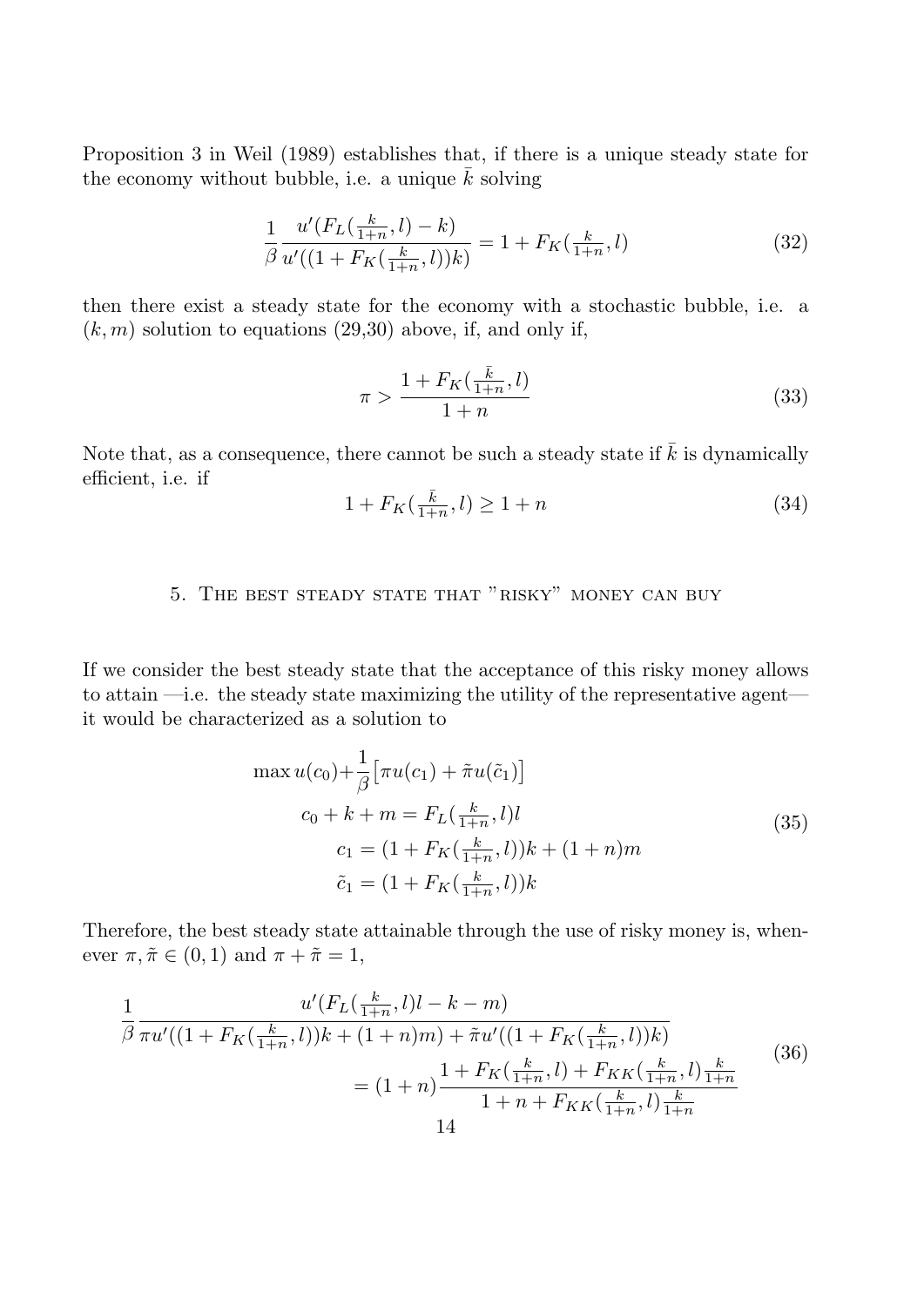$$
\frac{1}{\beta} \frac{u'(F_L(\frac{k}{1+n}, l)l - k - m)}{\pi u'((1 + F_K(\frac{k}{1+n}, l))k + (1+n)m)} = 1 + n
$$
\n(37)

Note that the impact of aggregate capital in the real wage and the return to capital is taken into account in the first equation through the change in the marginal productivity of capital (and implicitly of labor as well) that and increase in k has.

Now, can the best steady state with risky money be attained as a competitive steady state? Comparing equations (29,30) characterizing the competitive equilibrium steady state with risky money, to equations (38) characterizing the best steady state with risky money it becomes clear that they will only have a common solution  $k$  if it happens to be such that

$$
(1+n)\frac{1 + F_K(\frac{k}{1+n}, l) + F_{KK}(\frac{k}{1+n}, l)\frac{k}{1+n}}{1 + n + F_{KK}(\frac{k}{1+n}, l)\frac{k}{1+n}} = 1 + F_K(\frac{k}{1+n}, l)
$$
(38)

or, equivalently,

$$
F_K(\frac{k}{1+n}, l) = n \tag{39}
$$

i.e. if it happens to be the golden rule per capita level of capital. In other words, typically the steady state competitive equilibrium is inefficient under laissez-faire. Is there nonetheless an active fiscal policy allowing to decentralize this steady state as a competitive equilibrium? This issue is addressed in the next section.

#### 6. Implementing the best steady state through taxes and transfers

Assume the government taxes linearly the capital returns of generation  $t$  at a rate  $\tau_{t+1}$  and also distributes to the same generation lump-sum transfer  $T_{t+1}$  when old, so that the represerntative agent's problem becomes

$$
\max u(c_t^t) + \frac{1}{\beta} \left[ \pi u(c_{t+1}^t) + \tilde{\pi} u(\tilde{c}_{t+1}^t) \right]
$$
  
\n
$$
c_t^t + k^t + p_t M^t = w_t l
$$
  
\n
$$
c_{t+1}^t = (1 + (1 - \tau_{t+1})r_{t+1})k^t + T_{t+1} + p_{t+1} M^t
$$
  
\n
$$
\tilde{c}_{t+1}^t = (1 + (1 - \tau_{t+1})r_{t+1})k^t + T_{t+1}.
$$
  
\n
$$
15
$$
\n(40)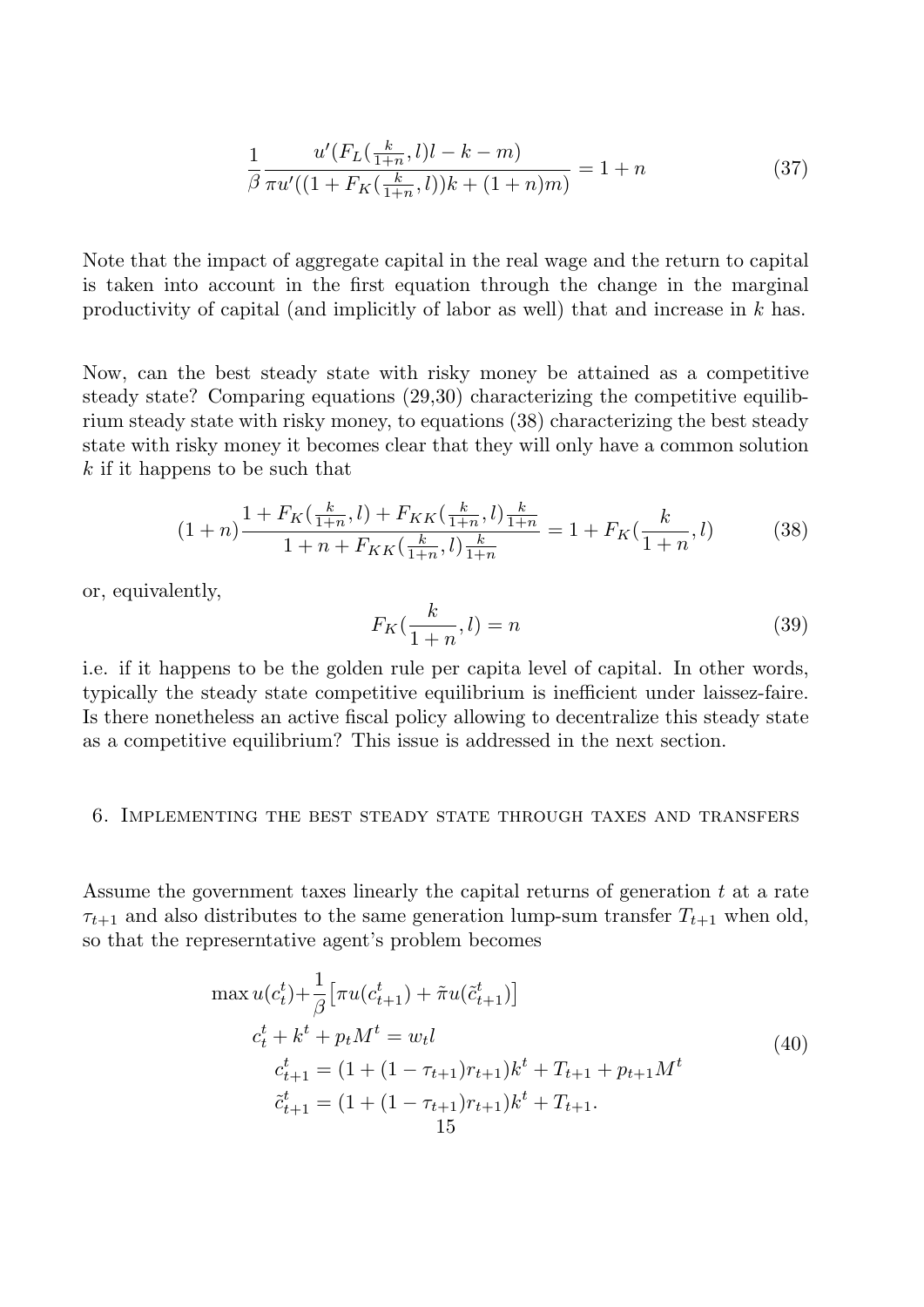Consider the following policy of taxes and transfers:

(1) tax agent  $t$ 's returns from capital at a rate

$$
\tau_{t+1} = 1 - \frac{1}{F_K(\frac{k^{t-1}}{1+n}, l)} \cdot \left[ (1+n) \frac{1 + F_K(\frac{k^{t-1}}{1+n}, l) + F_{KK}(\frac{k^{t-1}}{1+n}, l) k^{t-1}}{1 + n + F_{KK}(\frac{k^{t-1}}{1+n}, l) k^{t-1}} - 1 \right] \tag{41}
$$

(2) transfer to agent  $t$  when old the amount

$$
T_{t+1} = \tau_{t+1} F_K(\frac{k^{t-1}}{1+n}, l) k^{t-1}
$$
\n(42)

# (3) don't tax agent  $t$ 's returns from monetary savings

The new equilibrium capital and monetary savings dynamics becomes

$$
\frac{1}{\beta} \frac{u'(F_L(\frac{k^{t-1}}{1+n}, l)l - k^t - p_t M^t)}{\pi u'((1 + (1 - \tau_{t+1})F_K(\frac{k^t}{1+n}, l))k^t + T_{t+1} + p_{t+1} M^t) + \tilde{\pi}u'((1 + (1 - \tau_{t+1})F_K(\frac{k^t}{1+n}, l))k^t + T_{t+1})}
$$
\n
$$
= 1 + (1 - \tau_{t+1})F_K(\frac{k^t}{1+n}, l)
$$
\n(43)\n
$$
u'(F_L(\frac{k^{t-1}}{1+n}, l)l - k^t - p_t M^t) \qquad p_{t+1}
$$
\n(44)

$$
\frac{1}{\beta} \frac{u'(F_L(\frac{\kappa}{1+n}, l)l - k^t - p_t M^t)}{\pi u'((1 + (1 - \tau_{t+1})F_K(\frac{k^t}{1+n}, l))k^t + p_{t+1} M^t)} = \frac{p_{t+1}}{p_t}.
$$
\n(44)

Therefore, at the steady state the equations are

$$
\frac{1}{\beta} \frac{u'(F_L(\frac{k}{1+n}, l)l - k - m)}{\pi u'((1 + F_K(\frac{k}{1+n}, l))k + (1+n)m) + \tilde{\pi}u'((1 + F_K(\frac{k}{1+n}, l))k)} = 1 + (1 - \tau)F_K(\frac{k}{1+n}, l)
$$
\n(45)

$$
\frac{1}{\beta} \frac{u'(F_L(\frac{k}{1+n}, l)l - k - m)}{\pi u'((1 + F_K(\frac{k}{1+n}, l))k + (1+n)m)} = 1 + n.
$$
\n(46)

since, as it can be readily checked, at the steady state

$$
\tau F_K(\frac{k}{1+n}, l)k = T \tag{47}
$$

$$
1 + (1 - \tau)F_K(\frac{k}{1+n}, l) = (1+n)\frac{1 + F_K(\frac{k}{1+n}, l) + F_{KK}(\frac{k}{1+n}, l)\frac{k}{1+n}}{1 + n + F_{KK}(\frac{k}{1+n}, l)\frac{k}{1+n}}
$$
(48)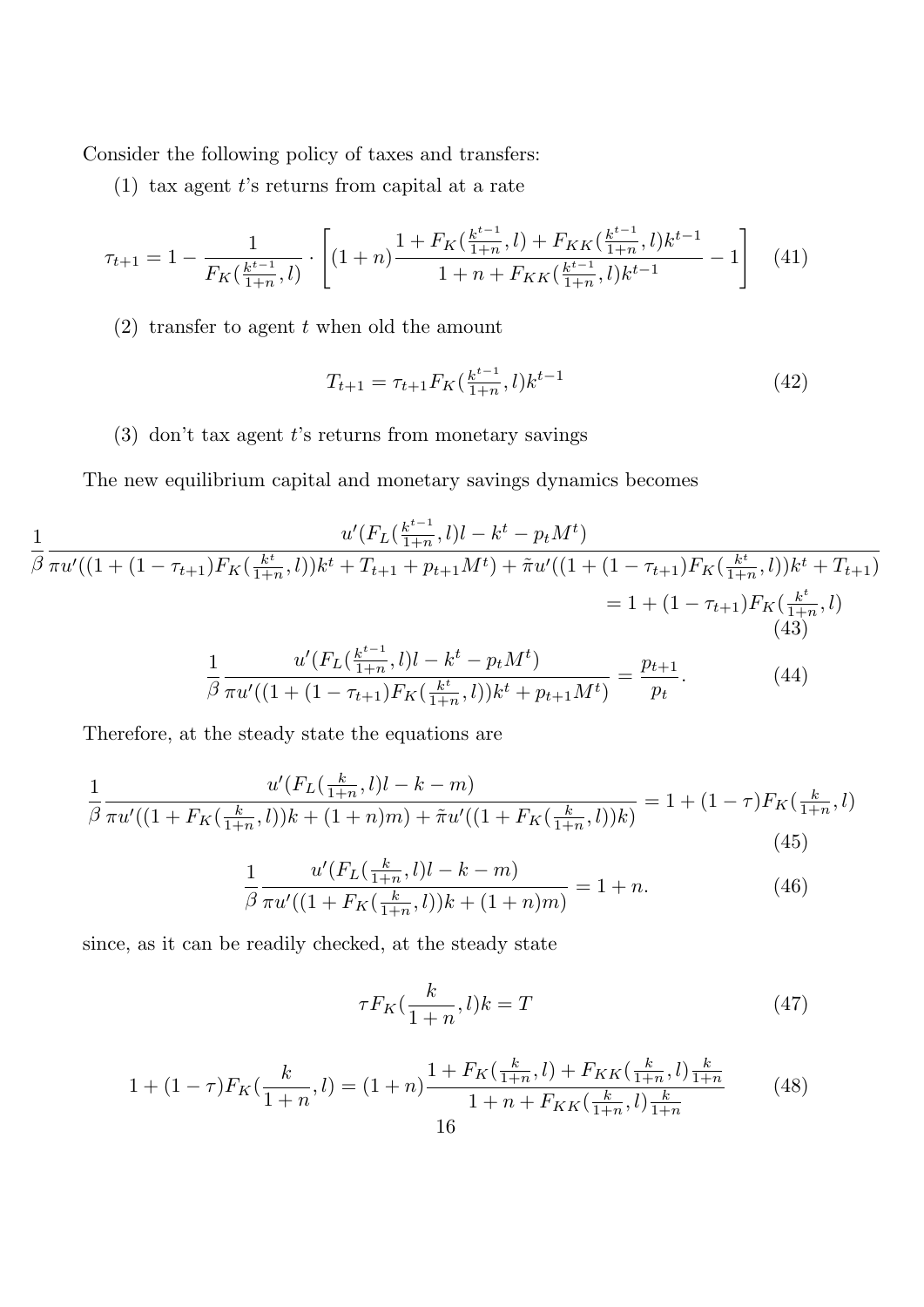so that the steady state equations under this policy of taxes and transfers are actually

$$
\frac{1}{\beta} \frac{u'(F_L(\frac{k}{1+n}, l)l - k - m)}{\pi u'((1 + F_K(\frac{k}{1+n}, l))k + (1+n)m) + \tilde{\pi}u'((1 + F_K(\frac{k}{1+n}, l))k)} \\
= (1+n) \frac{1 + F_K(\frac{k}{1+n}, l) + F_{KK}(\frac{k}{1+n}, l)\frac{k}{1+n}}{1 + n + F_{KK}(\frac{k}{1+n}, l)\frac{k}{1+n}}\n\tag{49}
$$

$$
\frac{1}{\beta} \frac{u'(F_L(\frac{k}{1+n}, l)l - k - m)}{\pi u'((1 + F_K(\frac{k}{1+n}, l))k + (1+n)m)} = 1 + n
$$
\n(50)

that is to say, those of the best possible steady state with risky money.

A few remarks are in order at this point. First note that the tax and transfers policy announced at any period  $t$  is defined as a function of the capital savings decided by the generation born at  $t-1$ . Therefore, the policy is defined in terms of information that is known at the time of its announcement, and is not manipulable by the agents to which it applies. Second, by construction the government does not incur in any deficit or superavit at the steady state, since the amount raised by the tax in a distortionary way is given back as a lump sum to the same agents in the same period.

A number of issues remain to be addressed in this setup as, for instance, studying the dynamics out of the steady state, the cost of moving to such a steady state, the endogeneization of the probabilty of breakdown of the intergenerational transfers mechanism. These and other issues are left for further research in the future

## **REFERENCES**

- 1 D´avila, J., "The Taxation of Capital Returns in Overlapping Generations Economies without Financial Assets" CORE Discussion Paper 2008/75
- 2 Diamond, P. A., National Debt in a Neoclassical Growth Model, American Economic Review, Vol. 55, No. 5 (1965), 11261150
- 3 Frank P. Ramsey. "A mathematical theory of saving". Economic Journal, vol. 38, no. 152, December 1928, pages 543559